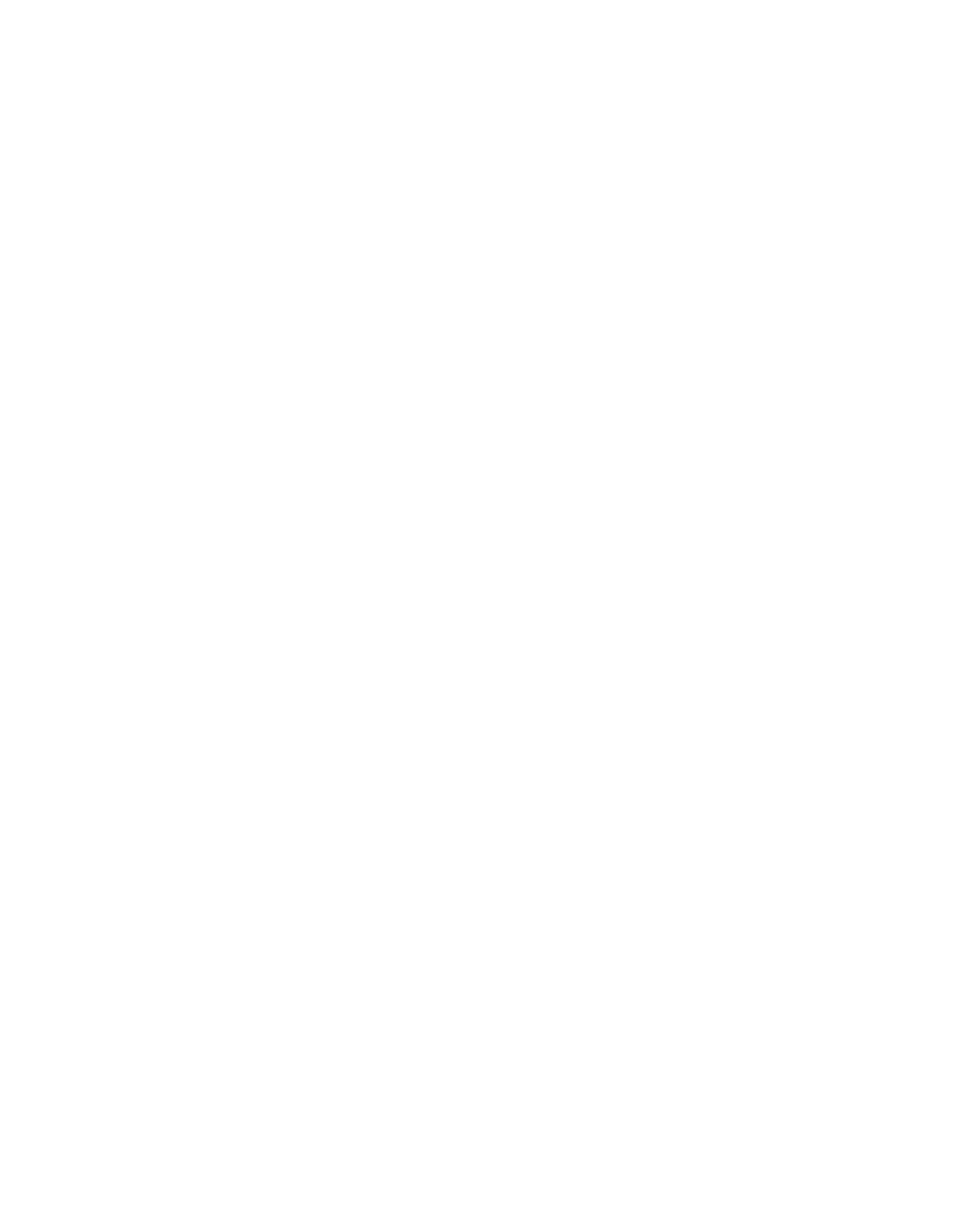# **2022 Wellcare Medicare Prescription Drug Plan Individual Enrollment Form**

Please contact Wellcare if you need information in another language or format (Braille).

*— All fields with an asterisk (\*) are required. —* 

|                                                                                          | To Enroll in a Wellcare Prescription Insurance, Inc., Plan, Please Provide the Following Information:      |
|------------------------------------------------------------------------------------------|------------------------------------------------------------------------------------------------------------|
| *Select the box for the plan you want to enroll in:                                      | <b>Wellcare Classic</b><br>Wellcare Medicare Rx Value Plus                                                 |
| Wellcare Value Script                                                                    |                                                                                                            |
| Plan ID #: S:                                                                            | *\$<br>per month                                                                                           |
| *Sex:<br>Mrs.<br>F<br>Mr.<br>Ms.<br>M                                                    | *Birth Date: (MMDDYYYY)                                                                                    |
| *Last Name:                                                                              | Middle Initial:                                                                                            |
| *First Name:                                                                             |                                                                                                            |
| *Primary Phone Number:                                                                   |                                                                                                            |
| Secondary Phone Number:                                                                  |                                                                                                            |
| Beneficiary Email Address:                                                               |                                                                                                            |
|                                                                                          | Please know that by providing your email address, you are agreeing to receive emails from us. We will give |
| you the opportunity to opt in and you may always opt out of future email communications. |                                                                                                            |
| *Permanent Residence Street Address: (Don't enter a PO Box)                              |                                                                                                            |
|                                                                                          |                                                                                                            |
| County:                                                                                  |                                                                                                            |
| *City:                                                                                   | *ZIP Code:<br>*State:                                                                                      |
|                                                                                          | *Mailing Address: (only if different from your Permanent Residence Street Address, PO Box allowed)         |
| *Street Address:                                                                         |                                                                                                            |
|                                                                                          |                                                                                                            |
| *City:                                                                                   | *ZIP Code:<br>*State:                                                                                      |
|                                                                                          |                                                                                                            |
|                                                                                          | <b>Emergency Contact Information (Optional):</b>                                                           |
| Emergency Contact:                                                                       |                                                                                                            |
|                                                                                          |                                                                                                            |
| Phone Number:                                                                            | Relationship to You:                                                                                       |
|                                                                                          | Licensed Representative:                                                                                   |
| S4802_PDP_73837E_C                                                                       |                                                                                                            |
| ©Wellcare 2021                                                                           | PAGE 1 OF 8<br>NA2PDGAPP75087E_0000                                                                        |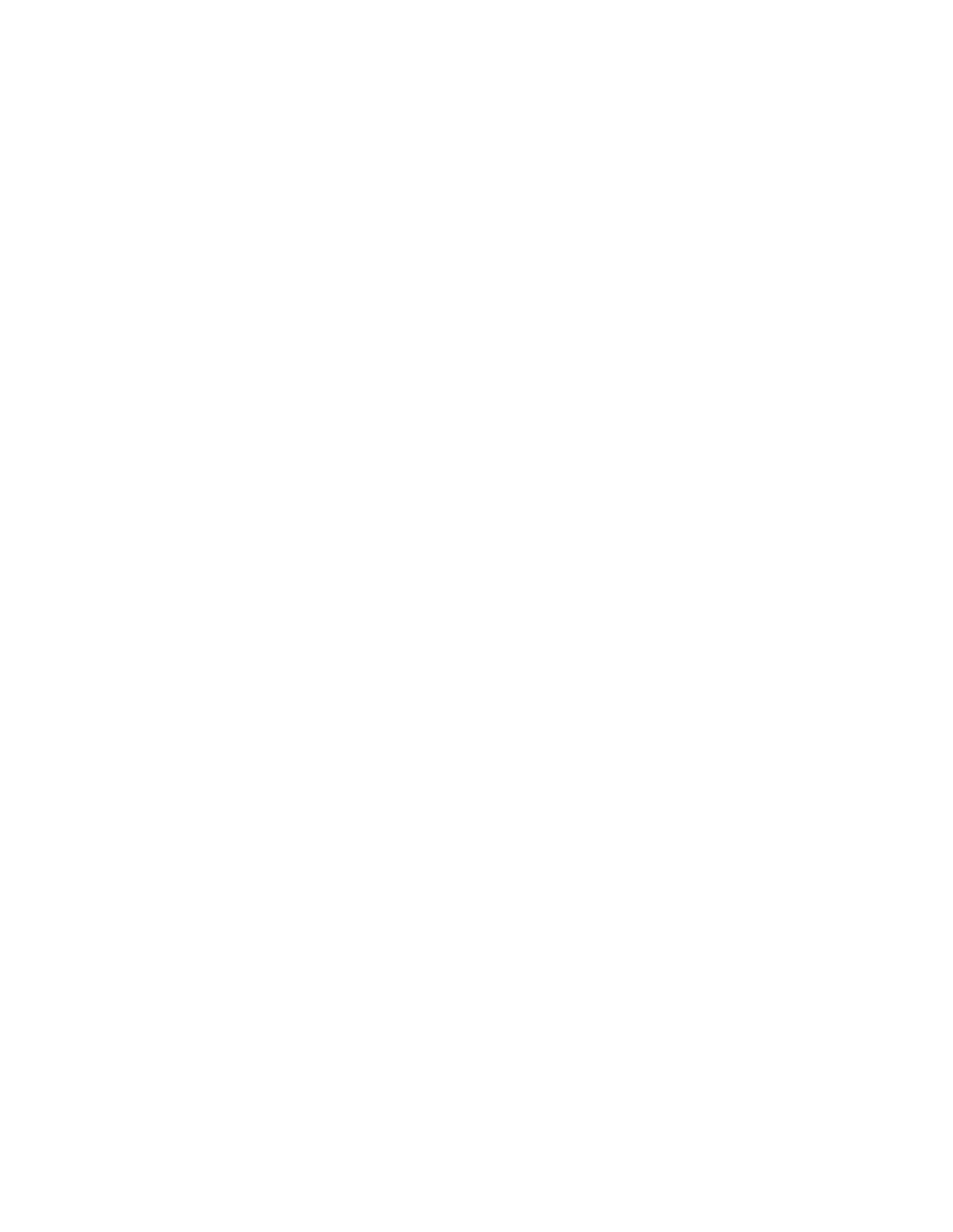#### **Please Provide Your Medicare Insurance Information**

Please take out your red, white and blue Medicare card to complete this section.

- $\cdot$  Fill out this information as it appears on your Medicare card. - OR -
- Attach a copy of your Medicare card or your letter from Social Security or the Railroad Retirement Board.

Name (as it appears on your Medicare card):

\_\_\_\_\_\_\_\_\_\_\_\_\_\_\_\_\_\_\_\_\_\_\_\_\_\_\_\_\_\_\_\_\_\_\_\_\_\_\_\_\_\_\_\_\_\_\_\_\_\_\_\_\_\_\_\_\_\_\_\_\_\_\_\_\_\_\_

| *Medicare Number: |  |  |  |  |  |  |
|-------------------|--|--|--|--|--|--|
|                   |  |  |  |  |  |  |

Is Entitled To: Eff

|  |  |  | fective Date: (MMDDYYYY` |  |
|--|--|--|--------------------------|--|
|  |  |  |                          |  |
|  |  |  |                          |  |
|  |  |  |                          |  |

MEDICAL (Part B)

HOSPITAL (Part A)

You must have Medicare Part A or Part B (or both) to join a Medicare prescription drug plan.

#### **Please Read and Answer These Important Questions:**

\*1.Will you have other prescription drug coverage (like VA, TRICARE) in addition to Wellcare?

L

| Yes<br><b>No</b>                                                                                                                                                        |
|-------------------------------------------------------------------------------------------------------------------------------------------------------------------------|
| If "yes" please list your other coverage and your identification (ID) number(s) for this coverage:                                                                      |
| *Name of other coverage:                                                                                                                                                |
| *Member number for this coverage:                                                                                                                                       |
| *Group number for this coverage:                                                                                                                                        |
| 2. Are you a resident of a long-term care facility, such as a nursing home?<br>Yes<br>No<br>If "yes", please provide the following information:<br>Name of Institution: |
|                                                                                                                                                                         |
| Address of Institution (number and street):                                                                                                                             |
|                                                                                                                                                                         |
| City:<br>ZIP Code:<br>State:                                                                                                                                            |
| Phone Number:                                                                                                                                                           |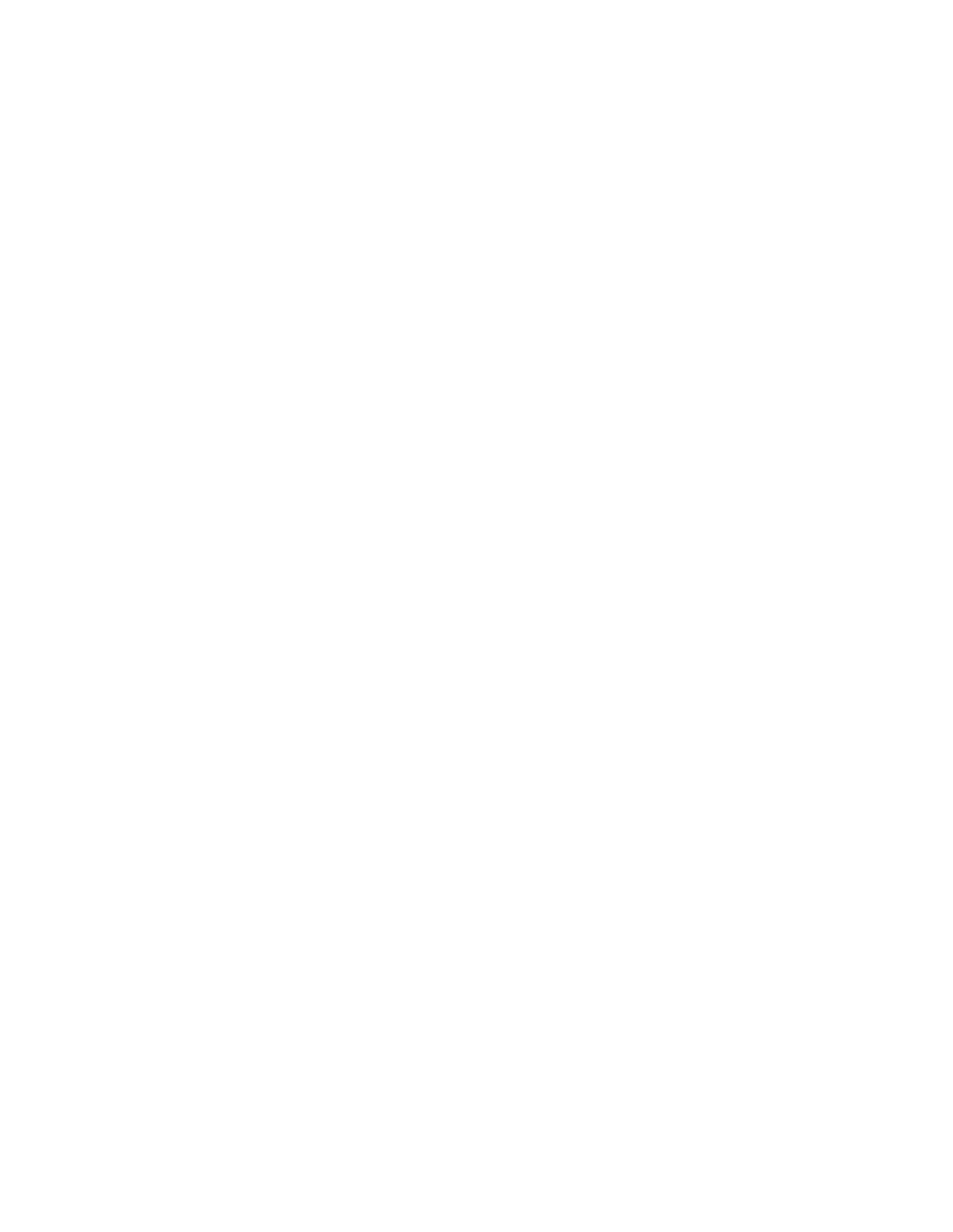# Please check one of the boxes below if you would prefer us to send you information in a language other than English or in an accessible format:

| Spanish (where available) | Tagalog (where available)     Ilocano (where available)                                         |  |  |                                           |  |
|---------------------------|-------------------------------------------------------------------------------------------------|--|--|-------------------------------------------|--|
|                           | Samoan (where available) $\vert$ Hawaiian (where available) $\vert$ Large Print $\vert$ $\vert$ |  |  | $\overline{\phantom{a}}$ Braille Audio CD |  |

Please contact Wellcare at 1-888-293-5151 if you need information in an accessible format or language other than what is listed above. Our office hours are Sunday-Saturday, 8 a.m. to 8 p.m. Current members may also call the number listed on your member ID card. TTY users should call 711.

# **Paying Your Plan Premium**

You can pay your monthly plan premium (including any late enrollment penalty you may owe) by mail, credit card, pay by phone, or Electronic Funds Transfer (EFT) each month. You can also choose to pay your premium by automatic deduction from your Social Security or Railroad Retirement Board (RRB) benefit check each month.

If you are assessed a Part D-Income Related Monthly Adjustment Amount (Part D-IRMAA), you will be notified by the Social Security Administration. You will be responsible for paying this extra amount in addition to your plan premium. You will either have the amount withheld from your Social Security or RRB benefit check or be billed directly by Medicare. DO NOT pay the Part D-IRMAA extra amount to Wellcare.

People with limited incomes may qualify for Extra Help to pay for their prescription drug costs. If you qualify, Medicare could pay for 75% or more of your drug costs including monthly prescription drug premiums, annual deductibles, and coinsurance. Additionally, those who qualify won't have a coverage gap or a late enrollment penalty. Even if you have Extra Help now you may need to reapply for recertification. Many people are eligible for these savings and don't even know it. For more information about this Extra Help, contact your local Social Security office, or call Social Security at 1-800-772-1213. TTY users should call 1-800-325-0778. You can also apply for Extra Help online at www.socialsecurity.gov/prescriptionhelp. If you qualify for Extra Help with your Medicare prescription drug coverage costs, Medicare will pay all or part of your plan premium. If Medicare pays only a portion of this premium, we will bill you for the amount that Medicare does not cover. If you don't select a payment option, you will get a coupon book to pay your monthly premiums.

#### Please select a premium payment option:

Electronic Funds Transfer (EFT) from your bank account each month.

- You won't need to remember to send in a check each month.
- $\cdot$  The money is automatically drafted from your account between the 15<sup>th</sup> through the 20<sup>th</sup> of each month.
- Please enclose a VOIDED check or provide the following:

Account holder name:

 \_\_\_\_\_\_\_\_\_\_\_\_\_\_\_\_\_\_\_\_\_\_\_\_\_\_\_\_\_\_\_\_\_\_\_\_\_\_\_\_\_\_\_\_\_\_\_\_\_\_\_\_\_\_\_\_\_\_\_\_\_\_\_\_\_\_\_\_\_\_\_\_\_\_\_\_\_\_\_\_\_\_\_\_\_\_\_\_\_\_\_\_\_\_\_\_ (Print the name as it appears on the account to be debited.)

\_\_\_\_\_\_\_\_\_\_\_\_\_\_\_\_\_\_\_\_\_\_\_\_\_\_\_\_\_\_\_\_\_\_\_\_\_\_\_\_\_\_\_\_\_\_\_\_\_\_\_\_\_\_\_\_\_\_\_\_\_\_\_\_\_\_\_\_\_\_\_\_\_\_\_\_\_\_\_\_\_\_\_\_\_\_\_\_\_\_\_\_\_\_\_\_\_\_\_\_\_\_\_\_\_\_\_\_\_\_\_\_\_\_\_\_\_ Bank name: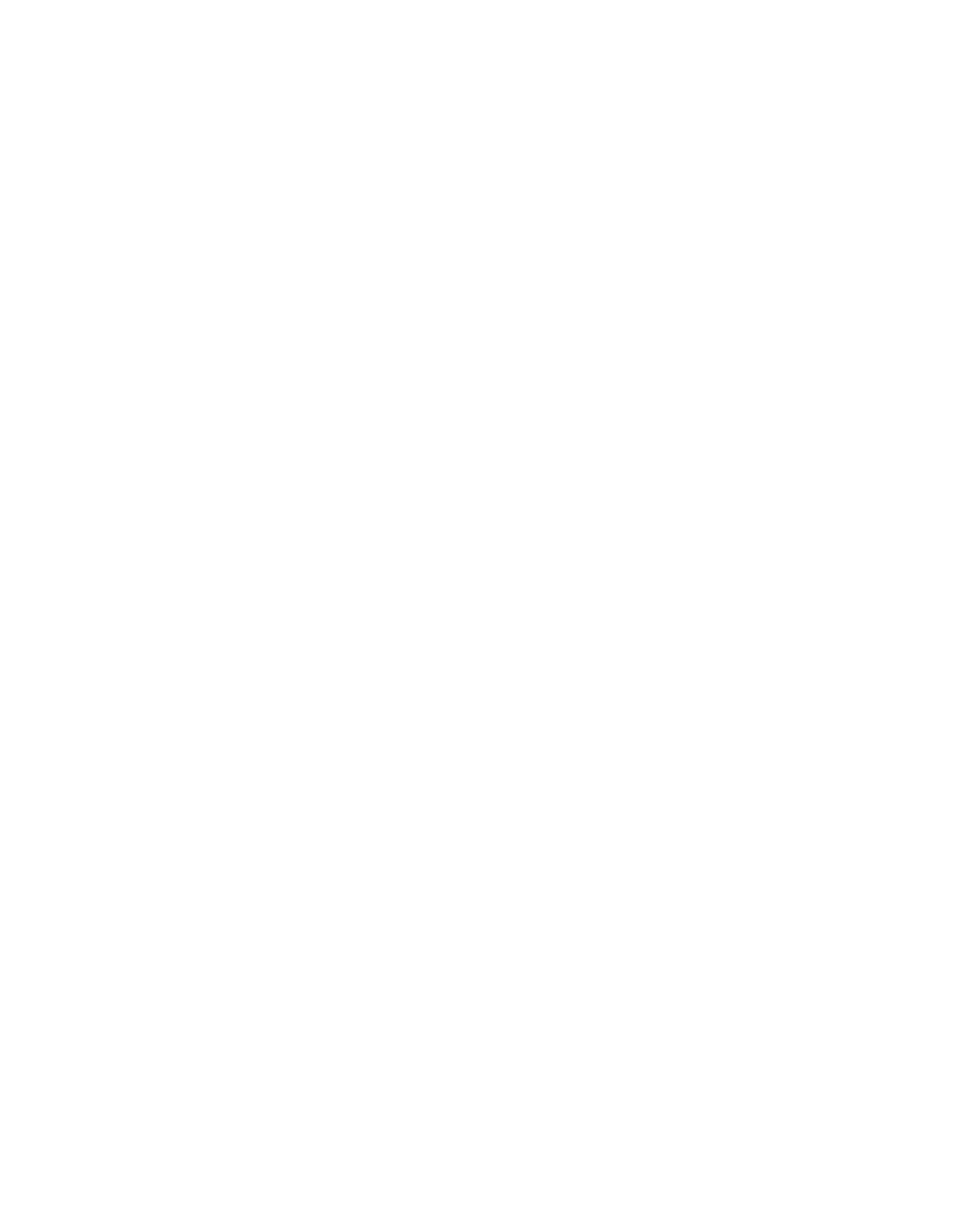| Routing Number (Include 9 digit number) |         | Account Number |  |  |  |  |  |  |  |
|-----------------------------------------|---------|----------------|--|--|--|--|--|--|--|
|                                         |         |                |  |  |  |  |  |  |  |
| Account Type:   Checking                | Savings |                |  |  |  |  |  |  |  |

\_\_\_\_\_\_\_\_\_\_\_\_\_\_\_\_\_\_\_\_\_\_\_\_\_\_\_\_\_\_\_\_\_\_\_\_\_\_\_\_\_\_\_\_\_\_\_\_\_\_\_\_\_\_\_\_\_\_\_\_ Signature of account holder: (if different than enrollee)

I agree that this authorization will remain in effect until I provide written notification terminating this service.

Automatic deduction from your monthly Social Security or Railroad Retirement Board (RRB) benefit check (if eligible).

I get monthly benefits from:  $\vert \quad \vert$  Social Security  $\vert \quad \vert$  Railroad Retirement Board

(The Social Security/RRB deduction may take two or more months to begin after Social Security or RRB approves the deduction. In most cases, if Social Security or RRB accepts your request for automatic deduction, the first deduction from your Social Security or RRB benefit check will include all premiums due from your enrollment effective date up to the point withholding begins. If Social Security or RRB does not approve your request for automatic deduction, or approves deductions to begin after the enrollment effective date, we will send you a bill for your monthly premiums.)

Get a coupon book for monthly premium payments.

Note: You may also pay your plan premiums by credit card or by deduction from your bank account (checking/savings) instead of using the monthly coupons. To set up your payment, visit our website at www.wellcare.com/PDP or call Member Services at 1-888-293-5151.



If you are a member of a Medicare Advantage plan (like an HMO or PPO), you may already have prescription drug coverage from your Medicare Advantage plan that will meet your needs. By joining Wellcare, your membership in your Medicare Advantage plan may end. This will affect both your doctor and hospital coverage as well as your prescription drug coverage. Read the information that your Medicare Advantage plan sends you and if you have any questions, contact your Medicare Advantage plan.

If you currently have health coverage from an employer or union, joining Wellcare could affect your employer or union health benefits. You could lose your employer or union health coverage if you join Wellcare. Read the communications your employer or union sends you. If you have questions, visit their website, or contact the office listed in their communications. If there isn't information on whom to contact, your benefits administrator or the office that answers questions about your coverage can help.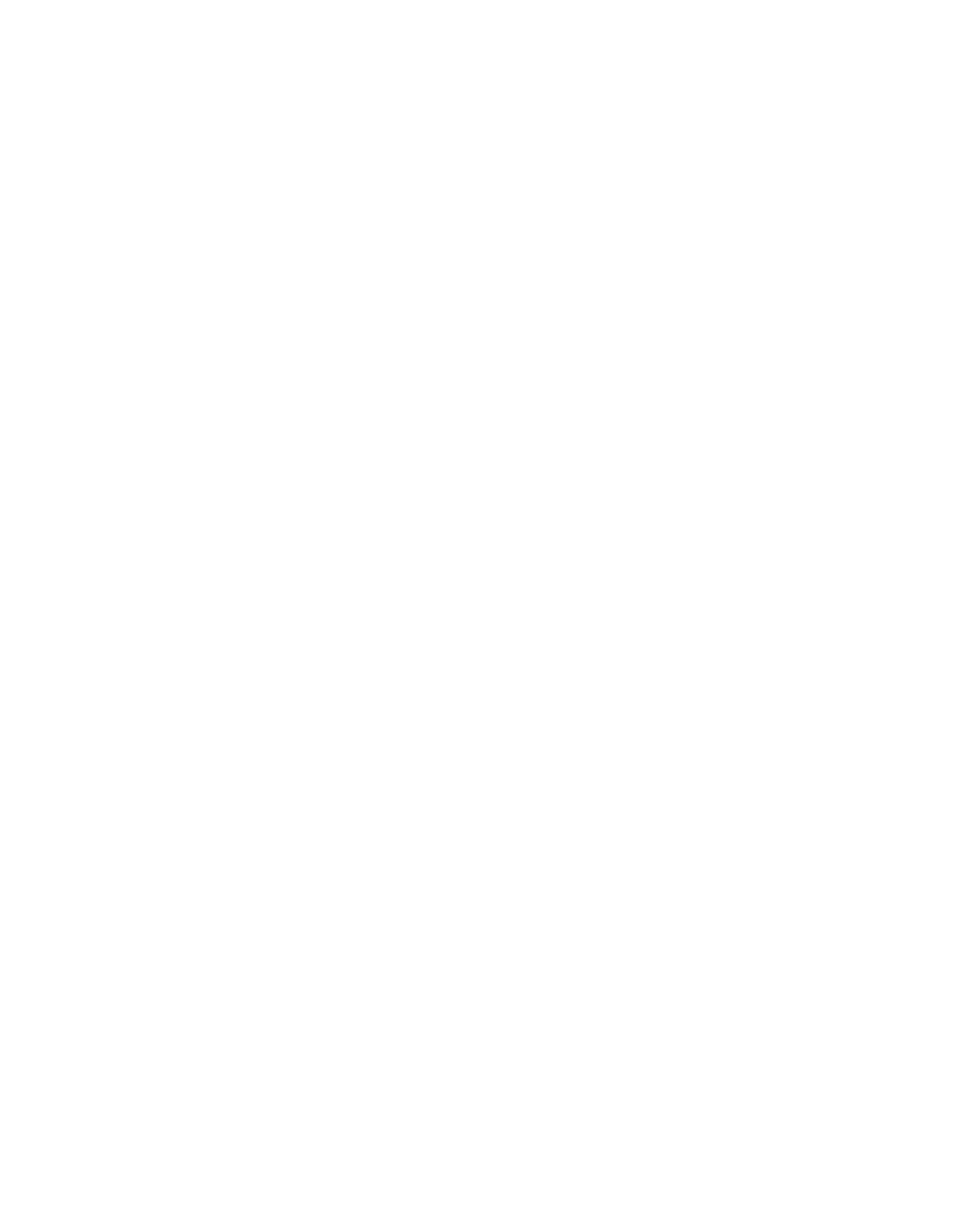#### **Please Read and Sign:**

- I must keep Part A or Part B to stay in Wellcare.
- By joining this Medicare Prescription Drug Plan, I acknowledge that Wellcare will release my information to Medicare, who may use it to track beneficiary enrollment, for payment and other purposes applicable to Federal statutes that authorize the collection of this information (see Privacy Act Statement below).
- Your response to this form is voluntary. However, failure to respond may affect enrollment in the plan.
- The information on this enrollment form is correct to the best of my knowledge. I understand that if I intentionally provide false information on this form, I will be disenrolled from the plan.
- I understand that people with Medicare are generally not covered under Medicare while out of the country, except for limited coverage near the U.S. border.
- I understand that my signature (or the signature of the person legally authorized to act on my behalf) on this application means that I have read and understand the contents of this application. If signed by an authorized representative (as described above), this signature certifies that:
- 1) This person is authorized under State law to complete this enrollment, and
- 2) Documentation of this authority is available upon request by Medicare.

| Signature: | Today's Date: |  |  |           |   |  |
|------------|---------------|--|--|-----------|---|--|
|            |               |  |  | M M D D Y | v |  |

### \*If you are the authorized representative, you must sign and provide the following information.

| Would you like all mail to be sent to the authorized representative? Yes |  |  |  |  |  |  |                            |  |  |         | No |       |  |  |  |
|--------------------------------------------------------------------------|--|--|--|--|--|--|----------------------------|--|--|---------|----|-------|--|--|--|
| *Name:                                                                   |  |  |  |  |  |  |                            |  |  |         |    |       |  |  |  |
| *Address: 1                                                              |  |  |  |  |  |  |                            |  |  |         |    |       |  |  |  |
| *City:                                                                   |  |  |  |  |  |  |                            |  |  | *State: |    | *ZIP: |  |  |  |
| *Phone Number:                                                           |  |  |  |  |  |  | *Relationship to Enrollee: |  |  |         |    |       |  |  |  |

# **Attestation of Eligibility for an Enrollment Period**

Typically, you may enroll in a Medicare Prescription Drug Plan only during the Annual Enrollment Period from October 15 through December 7 of each year. Additionally, there are exceptions that may allow you to enroll in a Medicare Prescription Drug Plan outside of this annual enrollment period.

Please read the following statements carefully and select the box if the statement applies to you. By filling in any of the following boxes you are certifying that, to the best of your knowledge, you are eligible for an enrollment period. If we later determine that this information is incorrect, you may be disenrolled.

# If the statement you select requires a date, please use the following format: MMDDYYYY

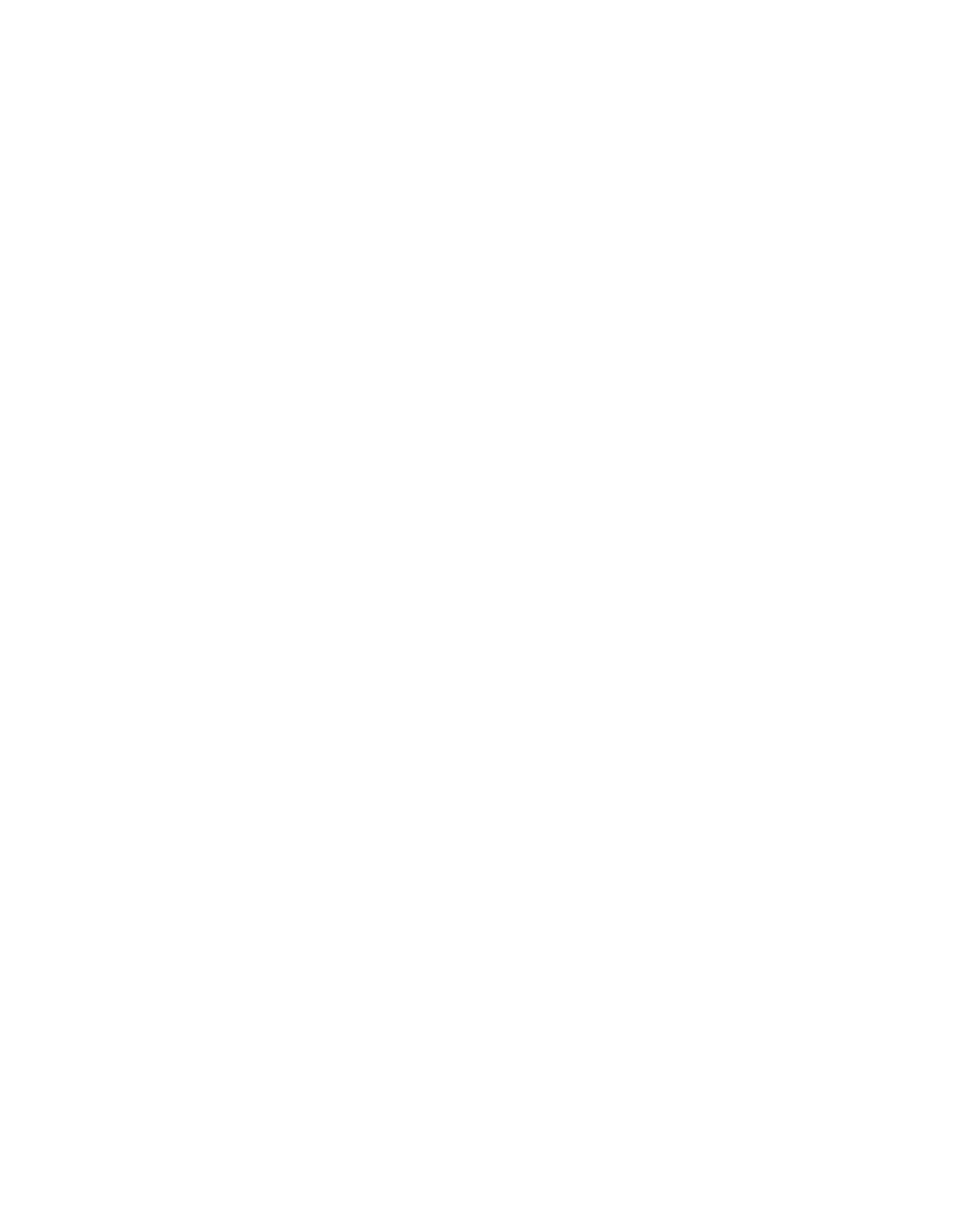| 1.  | I am a new Medicare beneficiary.<br>If you are new to Medicare due to loss of employer group or union coverage, please refer to number<br>13.                                            |
|-----|------------------------------------------------------------------------------------------------------------------------------------------------------------------------------------------|
| 2.  | I am enrolled in a Medicare Advantage plan and want to make a change during the Medicare<br>Advantage Open Enrollment Period (MA OEP).                                                   |
| 3.  | I recently moved outside of the service area for my current plan or I recently moved and this plan is a<br>new option for me. I moved on                                                 |
| 4.  | I recently was released from incarceration. I was released on                                                                                                                            |
| 5.  | I recently returned to the United States after living permanently outside of the U.S. I returned to the<br>U.S. on                                                                       |
| 6.  | I recently obtained lawful presence status in the United States. I got this status on                                                                                                    |
| 7.  | I recently had a change in my Medicaid (newly got Medicaid, had a change in level of Medicaid<br>assistance, or lost Medicaid) on                                                        |
| 8.  | I recently had a change in my Extra Help paying for Medicare prescription drug coverage<br>(newly got Extra Help, had a change in the level of Extra Help, or lost Extra Help) on        |
| 9.  | I have both Medicare and Medicaid (or my state helps pay for my Medicare premiums) or I get Extra<br>Help paying for my Medicare prescription drug coverage, but I haven't had a change. |
| 10. | I live in or recently moved out of a Long-Term Care Facility (for example, a nursing home or long<br>term care facility). I moved/will move into/out of the facility on                  |
| 11. | I recently left a PACE program on                                                                                                                                                        |
| 12. | I recently involuntarily lost my creditable prescription drug coverage (coverage as good as                                                                                              |
|     | Medicare's). I lost my drug coverage on                                                                                                                                                  |
| 13. | I am leaving employer or union coverage on                                                                                                                                               |
| 14. | I belong to a pharmacy assistance program provided by my state.                                                                                                                          |
| 15. | My plan is ending its contract with Medicare, or Medicare is ending its contract with my plan.                                                                                           |
| 16  | I was enrolled in a plan by Medicare (or my state) and I want to choose a different plan. My                                                                                             |
|     | enrollment in that plan started on                                                                                                                                                       |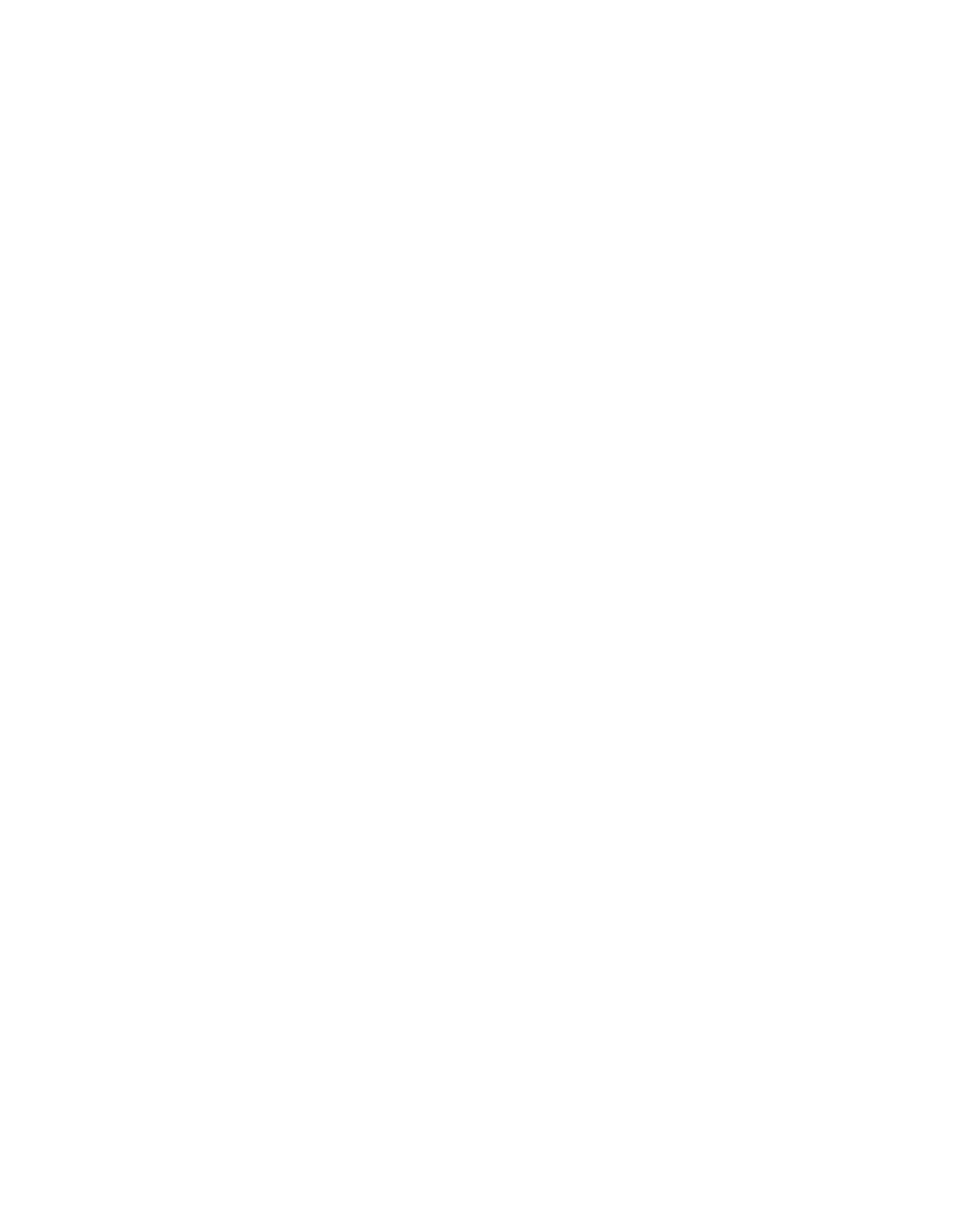| 17. | I was affected by an emergency or major disaster (as declared by the Federal Emergency                    |
|-----|-----------------------------------------------------------------------------------------------------------|
|     | Management Agency (FEMA) or by a Federal, state or local government entity. One of the other              |
|     | statements here applied to me, but I was unable to make my enrollment request because of the<br>disaster. |
| 18. | I have had Medicare prior to now, but am now turning 65.                                                  |
| 19. | In the last 12 months, I joined Medicare Advantage plan with prescription drug coverage when I            |
|     | turned 65.                                                                                                |
| 20. | I am enrolling in a 5-star Medicare plan.                                                                 |
| 21. | I am enrolled in a plan placed in receivership.                                                           |
| 22. | am enrolled in a plan identified by CMS as a Consistent Poor Performer.                                   |
| 23. | I joined a Medicare Advantage Plan with drug coverage when I turned 65. It's been less than 12            |
|     | months since I joined this plan. I want to switch to Original Medicare, and I am joining a Drug Plan.     |
| 24. | I dropped a Medicare Supplement Insurance (Medigap) policy when I first joined a Medicare                 |
|     | Advantage Plan. It's been less than 12 months since I left my Medigap policy. I want to switch to         |
|     | Original Medicare so I can go back to my Medigap policy, and I am joining a Drug Plan (Part D).           |
| 25. | Other                                                                                                     |
|     |                                                                                                           |

If none of these statements applies to you or you're not sure, please contact Wellcare at 1-888-293-5151 to see if you are eligible to enroll. We are open Sunday-Saturday, 8 a.m. to 8 p.m. TTY users should call 711.

PRIVACY ACT STATEMENT The Centers for Medicare & Medicaid Services (CMS) collects information from Medicare plans to track beneficiary enrollment in Medicare Advantage (MA) or Prescription Drug Plans (PDP), improve care, and for the payment of Medicare benefits. Sections 1851 and 1860D-1 of the Social Security Act and 42 CFR §§ 422.50, 422.60, 423.30 and 423.32 authorize the collection of this information. CMS may use, disclose and exchange enrollment data from Medicare beneficiaries as specified in the System of Records Notice (SORN) "Medicare Advantage Prescription Drug (MARx)", System No. 09-70-0588. Your response to this form is voluntary. However, failure to respond may affect enrollment in the plan.